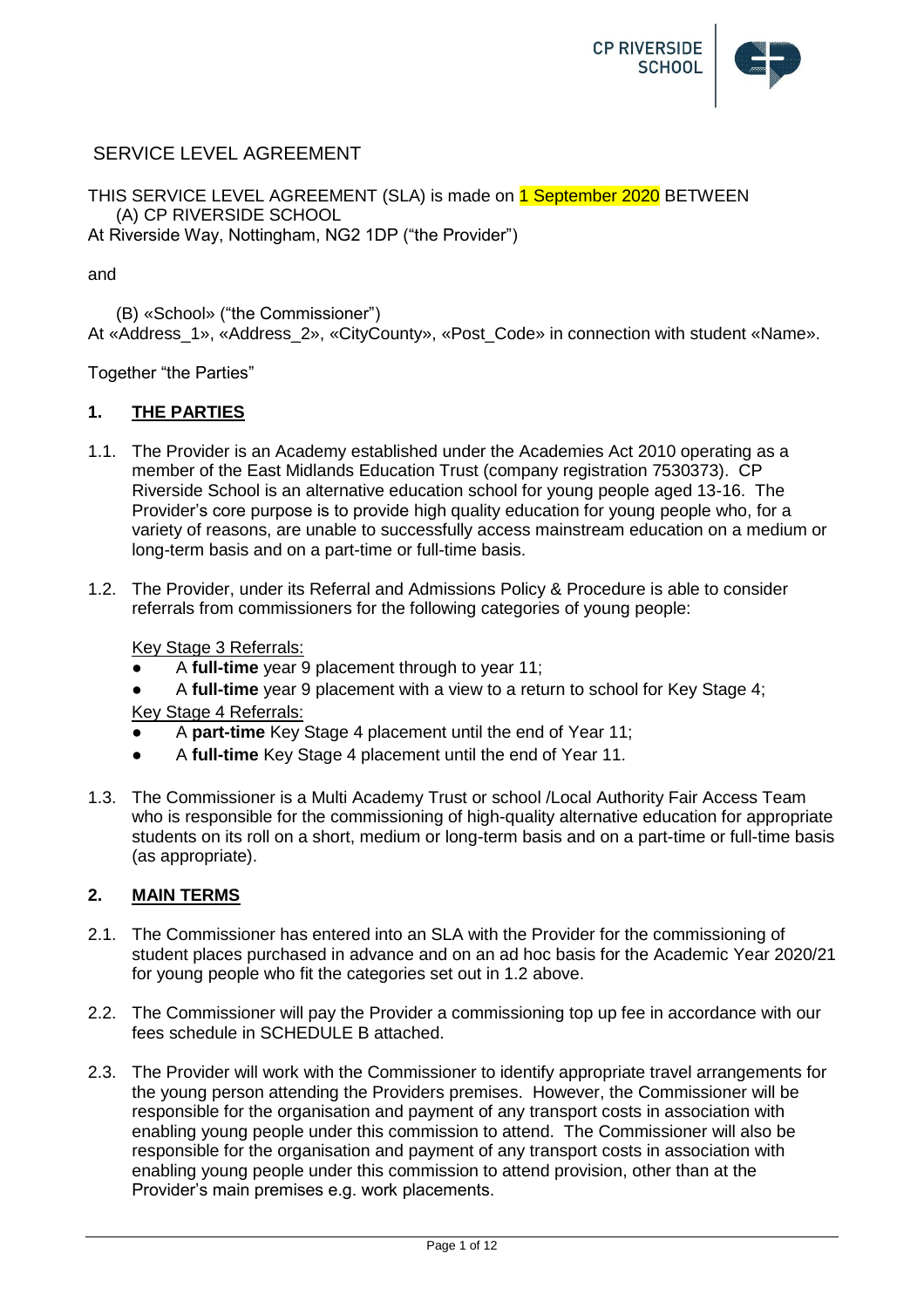

- 2.4. The Commissioner will agree to provide a student data file for each referred student via the School 2 School CTF system to ensure data is securely transferred.
- 2.5. The Parties agree that in exceptional circumstances the referral process may result in the Provider taking the view that it will not be able to adequately meet the needs of the referred young person.
- 2.6. The Commissioner accepts that the ultimate right to refuse a referral lies with the Provider, subject to its published Referral and Admissions Policy.
- 2.7. The parties agree that referred young people will be dual main registered with the commissioning school and dual subsidiary registered with the Provider.
- 2.8. The Provider agrees that the Commissioner may request that a student can transfer to the single roll of the Provider, when the student is not on the roll of another school, provided that parental consent has been obtained for this by the Commissioner. Evidence of this to be supplied to the Provider with the Commissioner's top up fee paid plus a one off administration fee of £2500, prior to the student coming off roll at the Commissioner's school/academy/local authority.

## **3. DURATION PERIOD**

3.1. This SLA will take effect on 1 September 2020 and terminate on 31 July 2021.

## **4. TERMINATION EVENTS**

- 4.1. The Commissioner may terminate this agreement at any time during the SLA period by giving three months written notice to the Provider. The Provider may, in individual circumstances, agree to reduce this period in consultation and communication with the Commissioner.
- 4.2. The Provider retains the right to terminate this agreement and issue a termination of placement notice (TPN) if the Principal deems this to be an appropriate and proportionate course of action in order to ensure the maintenance of high standards within the school and/or ensure the safety of staff and students. The Provider will give the Commissioner five working days' notice of the termination decision, before the student is removed from roll. A TPN can be issued when it is clear to the Provider's Principal that there has been a serious breach of CP Riverside School's Referrals and Admissions Policy or Understanding Behaviour Policy, for example, incidents including but not limited to:
	- 4.2.1 Incidents of a violent nature
	- 4.2.2 Incidents involving drugs or weapons
	- 4.2.3 A persistent refusal to engage with support or intervention available
	- 4.2.4 Communication between the Commissioner and Provider is no longer effective
- 4.3 The provider reserves the right to issue a TPN in the event of a failure by the Commissioner to pass to the provider additional funds which might be allocated to the student as outlined in schedule B of this agreement.
- 4.3. The Commissioner will accept that when a serious incident occurs, the Provider Principal's priority is to ensure the safety and wellbeing of all students, staff and other stakeholders in the school.
- 4.4. In the event of a TPN being issued, the Provider agrees to reimburse the Commissioner for any payments made in advance for services which will not be able to be fulfilled.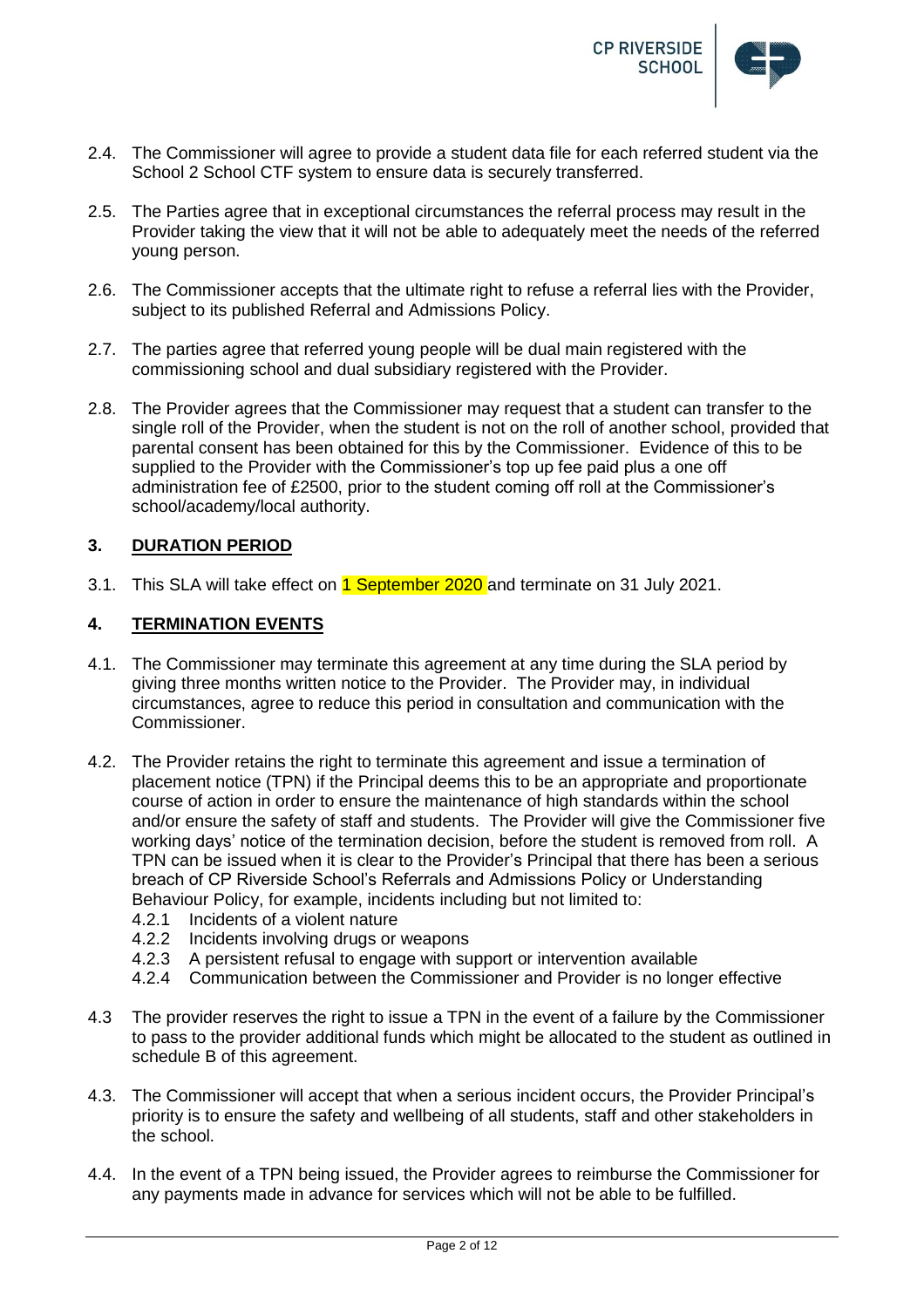

## **5. FINANCIAL ARRANGEMENTS**

- 5.1. The Provider will invoice the Commissioner by 30 October 2020 for the full cost in advance of the Commissioner's top up fee for the number of provision places referred and agreed prior to 30 September 2020. Thereafter Commissioners will be invoiced within two months of the student provision commencing.
- 5.2. The Commissioner will pay the Provider's invoice in advance by 30 November 2020, or within one calendar month for all other referrals.

## **6. SERVICES**

- 6.1. The Provider will supply alternative education services to the Commissioner in line with the Commissioner's specification as set out in Schedule A.
- 6.2. In the event of the Provider failing to supply the services in item 6.1 and Schedule A and if informal discussions between Parties fail to resolve the issues, the Commissioner may serve the Provider with a notice in writing setting out the detail of the Provider's default.
- 6.3. The Provider will respond to any such default notice within 5 working days.

## **7. MONITORING AND REPORTING**

- 7.1. The Provider will supply the Commissioner with a formal written termly report on the Services under this SLA in accordance with the requirements set out in Schedule A.
- 7.2. The Provider will supply attendance information to the Commissioning school/academy/Fair Access Team where the referred student is on a dual roll, on a daily basis.
- 7.3. The Provider will invite relevant representatives from the Commissioning school/academy/Fair Access Team to the student review and monitoring meetings, to which parents/carers will also be invited. Student review meetings will take place at CP Riverside School in person or by video call.
- 7.4. The Provider will facilitate visits by the Commissioning school/academy or external assurance agencies that have been arranged in advance.
- 7.5. The Provider will facilitate and liaise with the Commissioner of a referred young person in regard to attending multi-agency meetings as required. For dual registered students, responsibility for these rests with the Commissioning school/academy to organise and lead any such meetings. For single roll students, the Provider will undertake the legal responsibility.

## **8. DISPUTES**

- 8.1. In the event of any dispute arising under the terms of this Agreement the Parties will attempt in good faith to resolve such disputes by agreement of the Parties' authorised representatives at a meeting convened for this purpose.
- 8.2. If such a dispute cannot be resolved by the Parties under the provisions of 8.1 within 30 working days, it shall be referred for review and negotiation between the Parties Chief Executive Officers.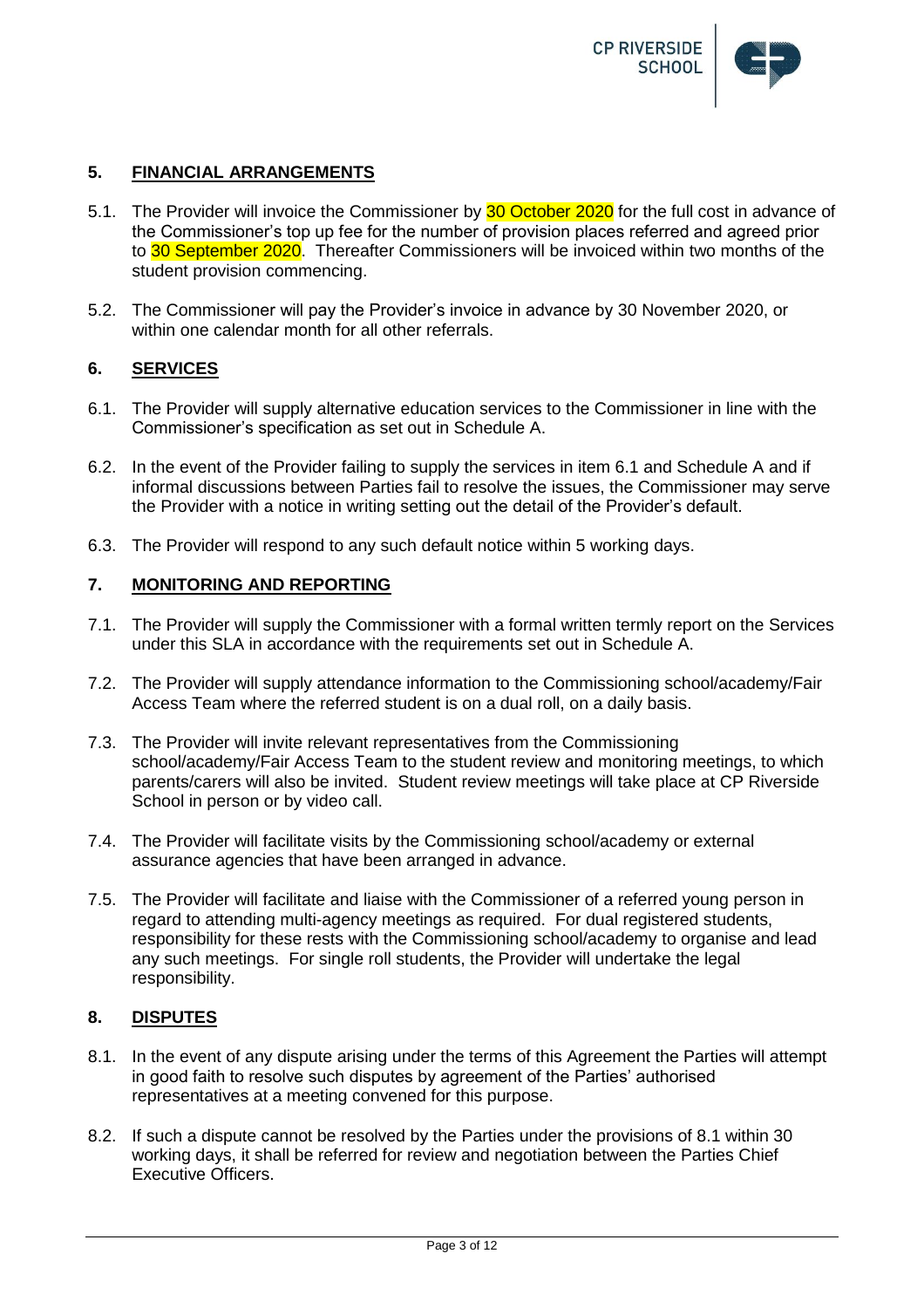

- 8.3. If the matter is not resolved under the Provisions of 8.1 and 8.2 the dispute will be referred to a mediator who the Parties will jointly nominate. If the Parties fail to agree on the selection of a mediator within 14 working days after the date of expiry of the 30 working day period specified in clause 8.2, the mediator will be nominated at the request of either Party by the Centre for Effective Dispute Resolution.
- 8.4. The result of such mediation will, except in the case of manifest error, be final and binding upon the Parties.
- 8.5. The Parties shall ensure that the mediation starts within 20 working days of nomination of the mediator under 8.3. Both Parties shall pay the mediator's fee in equal shares.
- 8.6. The provisions of this item are without prejudice to the rights of the Parties expressed elsewhere in the agreement and the use of the dispute resolution procedures set out in this item 8 will not delay or take precedence over the provisions for terminations.

## **9. FORCE MAJEURE**

- 9.1. Each Party will give written notice to the other Party as soon as it becomes aware of any force majeure event, its likely duration and the steps being taken and to be taken by the Parties to minimise the effect of the force majeure on the Parties' obligations under this Agreement.
- 9.2. The Parties will use all reasonable endeavours to mitigate the effects of the Force Majeure event and take appropriate remedial action in order to meet their obligations under this Agreement.
- 9.3. Where an event of Force Majeure continues for a period exceeding 90 calendar days either party may terminate this Agreement immediately by written notice to the other.

## **10. SUB-CONTRACTING AND ASSIGNMENT**

- 10.1. The Provider will not assign, sub-contract or in any other way dispose of this Agreement or any part of it without prior written approval of the Commissioner. Sub-contracting any part of this Agreement will not relieve the Provider of any obligation or duty attributable to the Provider under this Agreement.
- 10.2. The Commissioner understands and agrees to the Provider making use of approved work placement providers, through its own arrangements and under its own quality control, in order to best meet the educational needs of referred students.
- 10.3. The Provider will be responsible for the acts and omissions of its sub-contractors as though they are its own.

## **11. INDEMNITY AND INSURANCE**

- 11.1. Neither Party excludes or limits liability to the other Party for death or personal injury caused by its negligence or for any breach of any obligations implied by Section 2 of the Supply of Goods and Services Act 1982.
- 11.2. The Provider will indemnify and keep indemnified the Commissioner fully against all claims, proceedings, actions, damages, legal costs, expenses and any other liabilities whatsoever arising out of, in respect of or in connection with the Agreement including in respect of any death or personal injury, loss of or damage to property, financial loss arising from any advice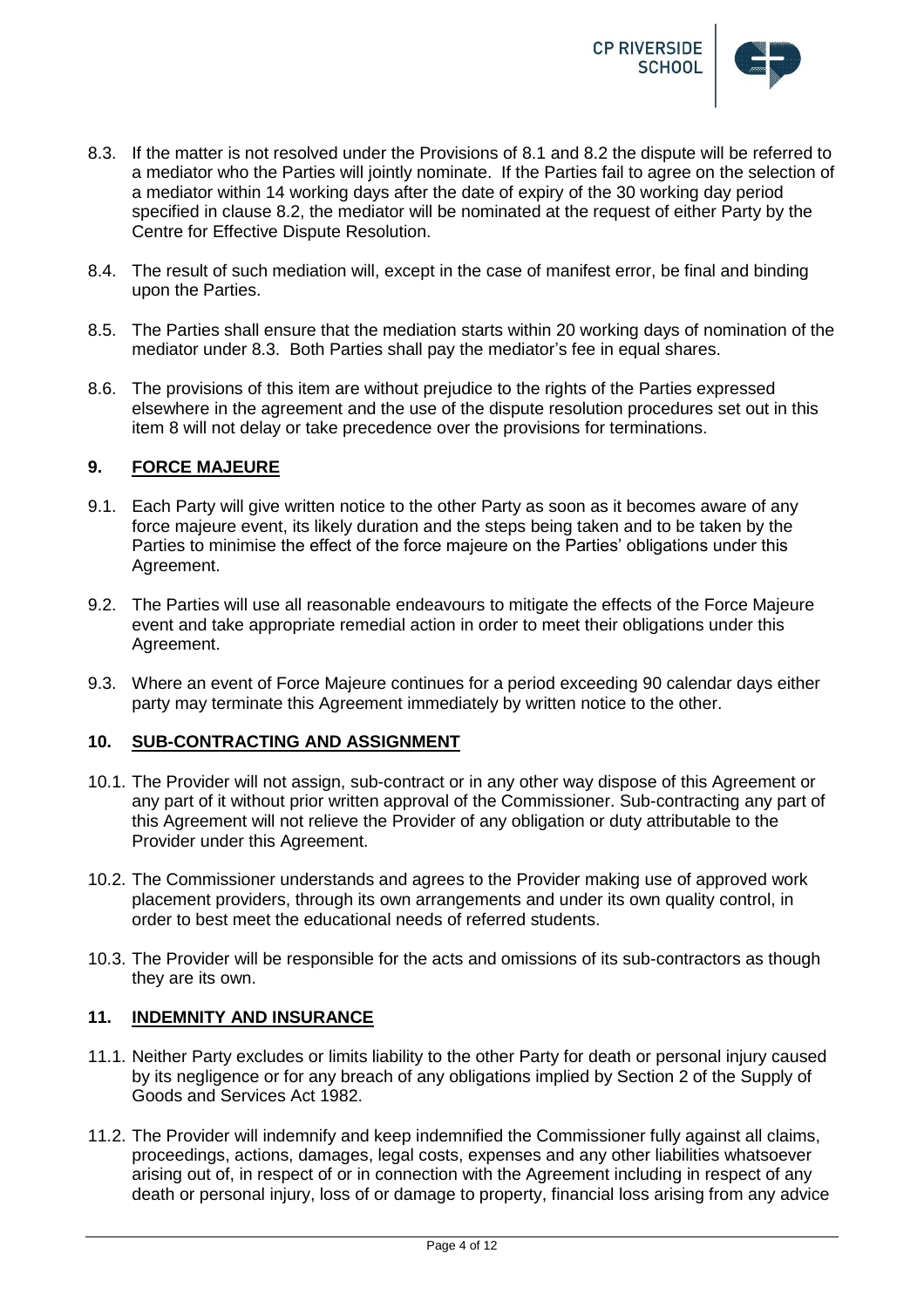

given or omitted to be given by the Provider, or any other loss which is caused directly or indirectly by any act or omission of the Provider, This item will not apply to the extent that the Provider is able to demonstrate that such death or personal injury, or loss or damage was not caused or contributed to by its negligence or default, or the negligence or default of its Staff or sub-contractors, or by any circumstances within its or their control.

- 11.3. The Provider will effect and maintain a policy providing an adequate level of cover in respect of all risks which may be incurred by the Provider, arising out of the Providers performance of the Agreement, including death or personal injury, loss of or damage to property or any other loss.
- 11.4 The Provider will hold employer's liability through membership of the government's Risk Protection Arrangement (RPA) in respect of all staff, for the duration of this SLA, under policy number t7530373.
- 11.5 The Commissioner can view a copy of the RPA membership rules and summary of cover via the following link: [https://assets.publishing.service.gov.uk/government/uploads/system/uploads/attachment\\_dat](https://assets.publishing.service.gov.uk/government/uploads/system/uploads/attachment_data/file/912266/RPA_membership_rules_update_01.09.20.pdf) [a/file/912266/RPA\\_membership\\_rules\\_update\\_01.09.20.pdf](https://assets.publishing.service.gov.uk/government/uploads/system/uploads/attachment_data/file/912266/RPA_membership_rules_update_01.09.20.pdf)
- 11.6 If, for whatever reason, the Provider fails to give effect to and maintain the RPA policy and liability referred to in section 11 required by this agreement, the Commissioner may make alternative arrangements to protect its interests and may recover the costs of such arrangements from the Provider.

### **12. FREEDOM OF INFORMATION**

- 12.1. The Provider acknowledges that the Commissioner is subject to the requirements of the FOIA and the Environment Information Regulations and shall assist and cooperate with the Commissioner to enable the Commissioner to comply with these information disclosure requirements.
- 12.2. The Provider will:
	- 12.2.1.Transfer the request for Information to the Commissioners as soon as practicable after receipt and in any event within five Working Days of receiving a Request for Information;
	- 12.2.2.Provide the Commissioner with a copy of all information in its possession or power in the form that the Commissioner requires within five Working Days (or such other period as the Commissioning may specify) of the Commissioners requesting that Information; and
	- 12.2.3.Provide all necessary assistance as reasonably requested by the Commissioner to enable the Commissioner to respond to a Request for Information within the time for compliance set out in section 10 of the FOIA or Regulation 5 of the Environmental Information Regulations.
- 12.3. The Commissioner will be responsible for determining at its absolute discretion whether the information:

12.3.1.is exempt from disclosure in accordance with the provisions of the FOIA or the Environmental Information Regulations: and/or

- 12.3.2.is to be disclosed in response to a Request for Information.
- 12.4. In no event will the Provider respond directly to a Request for Information unless expressly authorised to do so by the Commissioner.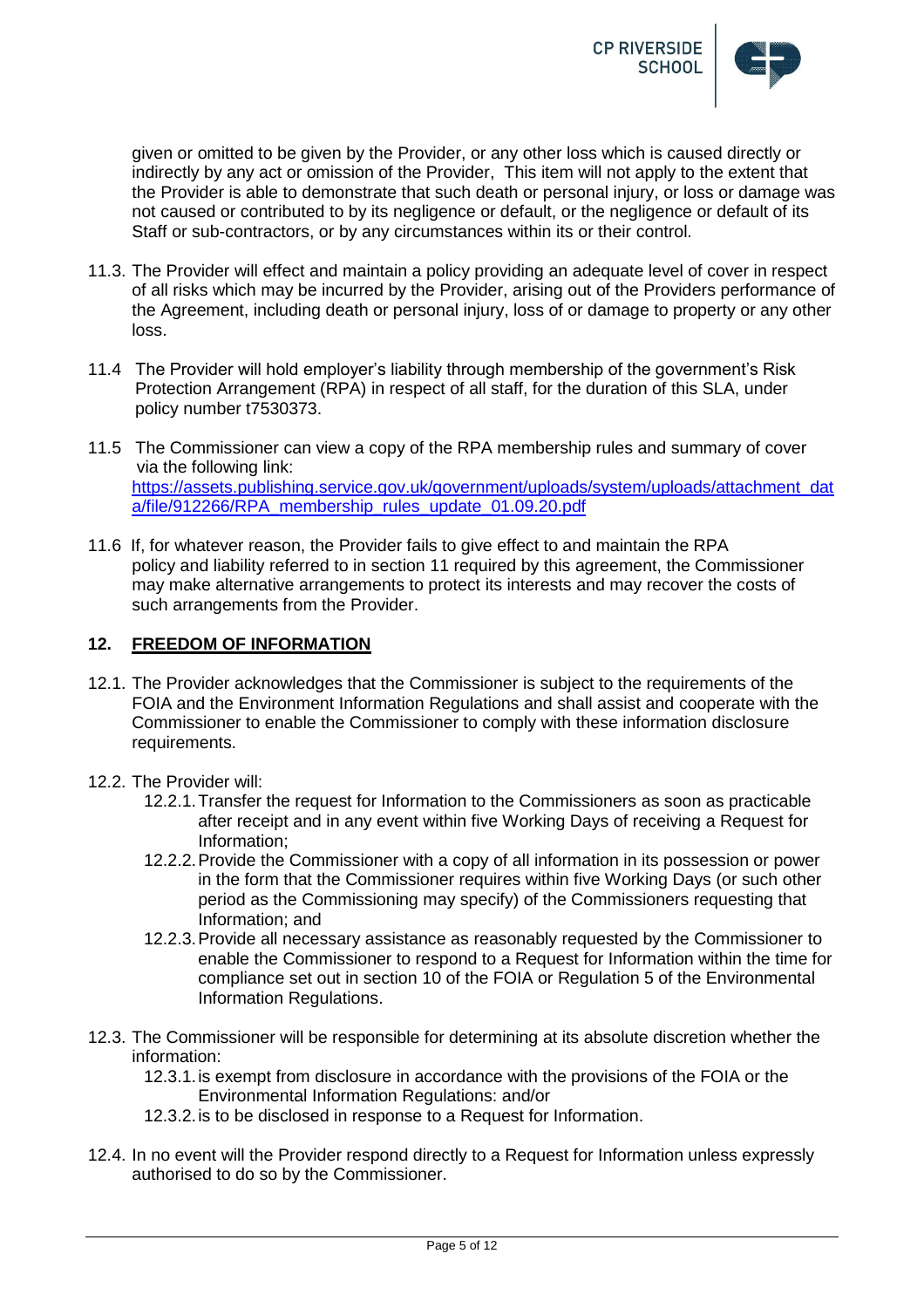

- 12.5. The Provider acknowledges that the Commissioner may, acting in accordance with the Secretary of State for Constitutional Affairs' Code of Practice on the discharge of public authorities' function under Part 1 of FOIA (issued under section 45 of the FOIA (November 2004), be obliged under the FOIA or the Environmental Information Regulations to disclose Information:
	- 12.5.1. Without consulting with the Provider; or
	- 12.5.2. Following consultation with the Provider and having taken its views into account, provided always that where item 12.5 applies the Commissioner shall, in accordance with any recommendations of the Code, take reasonable steps, where appropriate, to give the Provider advanced notice, or failing that, to draw the disclosure to the Provider's attention after any such disclosure.
- 12.6. The Provider will ensure that all information produced in the course of the Agreement or relating to the Agreement is retained for disclosure and will permit the Commissioner to inspect such records as requested from time to time.
- 12.7. The Provider acknowledges that any lists or Schedules provided by it outlining Confidential Information are of indicative value only and that the Commissioner may nevertheless be obliged to disclose Confidential Information in accordance with item 12.5.

## **13. DATA PROTECTION**

- 13.1. The Provider will (and will ensure that any of its Provider's Personnel involved in the provision of the Agreement will) comply with any notification requirements under the GDPR and both Parties will duly observe all their obligations under the GDPR, which arise in connection with the Agreement.
- 13.2. Notwithstanding the general obligation on item 13.1, where the Provider is processing Personal Data as a Data Processor for the Commissioner, the Provider will ensure that it has in place appropriate technical and contractual measures to ensure the security of the Personal Data (and to guard against unauthorised or unlawful processing of the Personal Data and against accidental loss of destruction of, or damage to, the Personal Data), and
	- 13.2.1. Provide the Commissioner with such information as the Commissioner may reasonably require to satisfy itself that the Provider is complying with its obligations under the GDPR;
	- 13.2.2. Promptly notify the Commissioners of any breach of the security measures required to be put in place pursuant to item 12.2.
	- 13.2.3. Ensure it does not knowingly or negligently do or omit to do anything which places the Commissioner in breach of the Commissioners' obligations under the GDPR.
- 13.3. The provisions of this item will apply during the continuance of the Agreement and indefinitely after its expiry or termination.

#### 14. **AUDIT**

14.1. The Provider shall keep and maintain until two years after the Agreement has been completed, or as long a period as may be agreed between the Parties, full and accurate records of the Agreement including the Services provided under it, all expenditure reimbursed by the Commissioner, and all payments made by the Commissioner. The Provider shall on request afford the Commissioner or the Audit Commission such access to those records as may be required by the Commissioner or the Audit Commission in connection with the Agreement.

### **15. HEALTH AND SAFETY**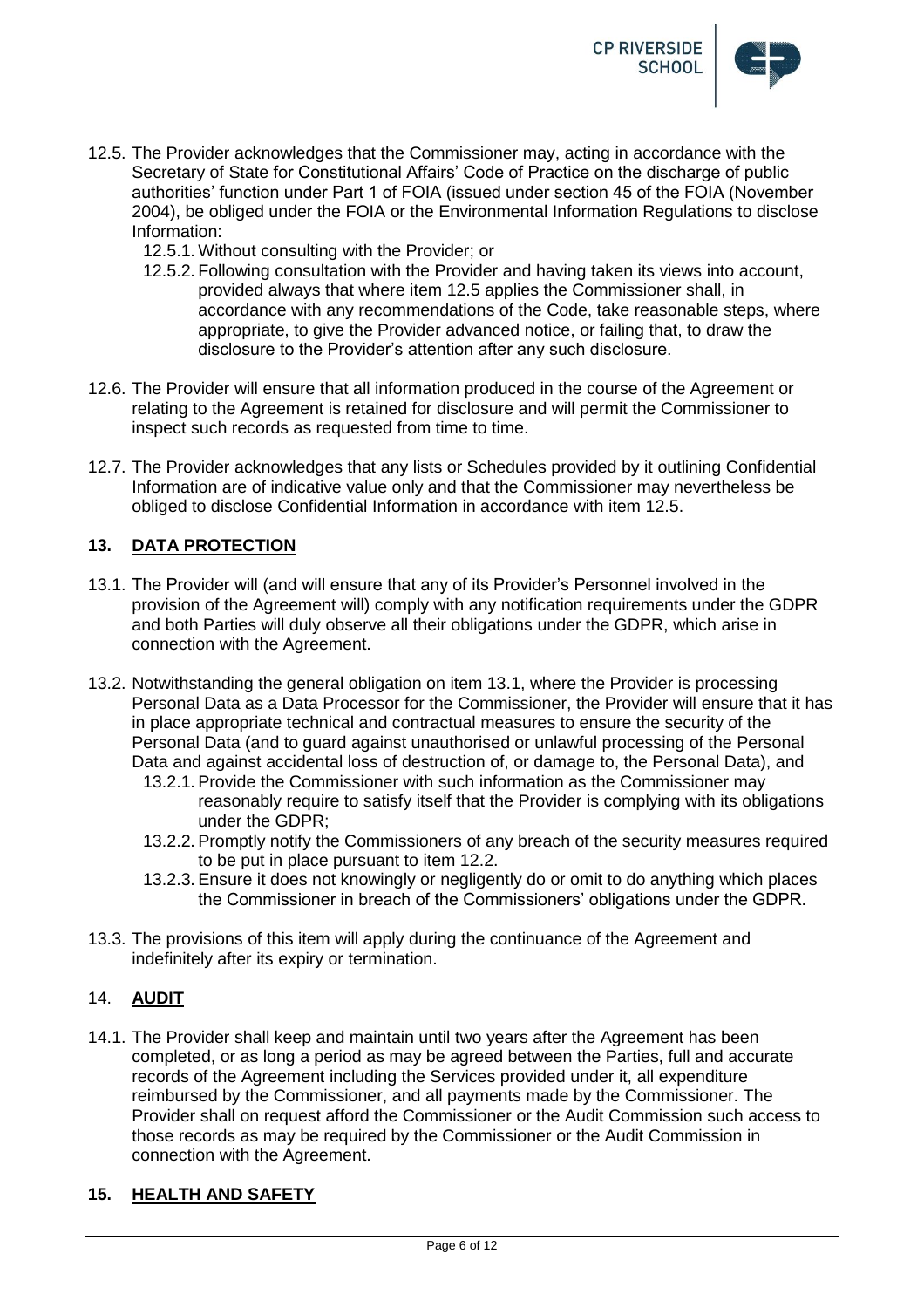

- 15.1. The Provider will promptly notify the Commissioner of any health and safety hazards, which may arise in connection with the performance of the Agreement.
- 15.2. The Provider will comply with the requirements of the Health and Safety at Work etc. Act 1974 and any other acts, orders, regulations and codes of practice relating to health and safety, which may apply to staff and other persons involved in the performance of the Agreement.
- 15.3. The Provider will ensure that its health and safety policy statement (as required by the Health and Safety at Work etc. Act 1974) is made available to the Commissioner upon request.

## **16. SAFEGUARDING CHILDREN AND VULNERABLE ADULTS**

- 16.1. The Parties acknowledge that the Provider is a Regulated Activity Provider with ultimate responsibility for the management and control of the Regulated Activity provided under the Agreement and for the purposes of the Safeguarding Vulnerable Groups Act 2006.
- 16.2. The Provider will ensure that all individuals engaged in the provision of the Services are: 16.2.1.Subject to valid enhanced disclosure checks undertaken through the Disclosure and Barring Service including a check against the children's barred list; and
	- 16.2.2.The Provider will monitor the level and validity of the checks under this item 16.2 for each member of staff.
- 16.3. The Provider warrants that at all times for the purposes of the Agreement it has no reason to believe that any person who is or will be employed or engaged by the Provider in the provision of the Services is barred from the activity in accordance with the provisions of the Safeguarding Vulnerable Groups Act 2006 and any regulations made thereunder, as assumed from time to time.
- 16.4. The Provider will immediately notify the Commissioner of any information that it reasonably requests to enable it to be satisfied that the obligations of this item 16 have been met.
- 16.5. The Provider will refer information about any person carrying out the Services to the DBS where it removes permission for such person to carry out the Services (or would have, if such person had not otherwise ceased to carry out the Services) because, in its opinion, such person has harmed or poses a risk to harm to any service users/children/vulnerable adults.
- 16.6. The Provider will not employ or use the services of any person who is barred from, or whose previous conduct or record indicate that they would not be suitable to carry out Regulated Activity or who may otherwise present a risk to service users.

#### **17. FIXED TERM EXCLUSIONS**

- 17.1. The Provider will formally notify the Commissioner of any incident, involving their student that meets the criteria for a fixed-term exclusion, on the day of issue. The Provider's Principal will determine whether a fixed-term exclusion is issued and it's duration.
- 17.2. The Provider will ensure any excluded student has access to work that is appropriate and relevant to their curriculum that is to be completed during the period of exclusion.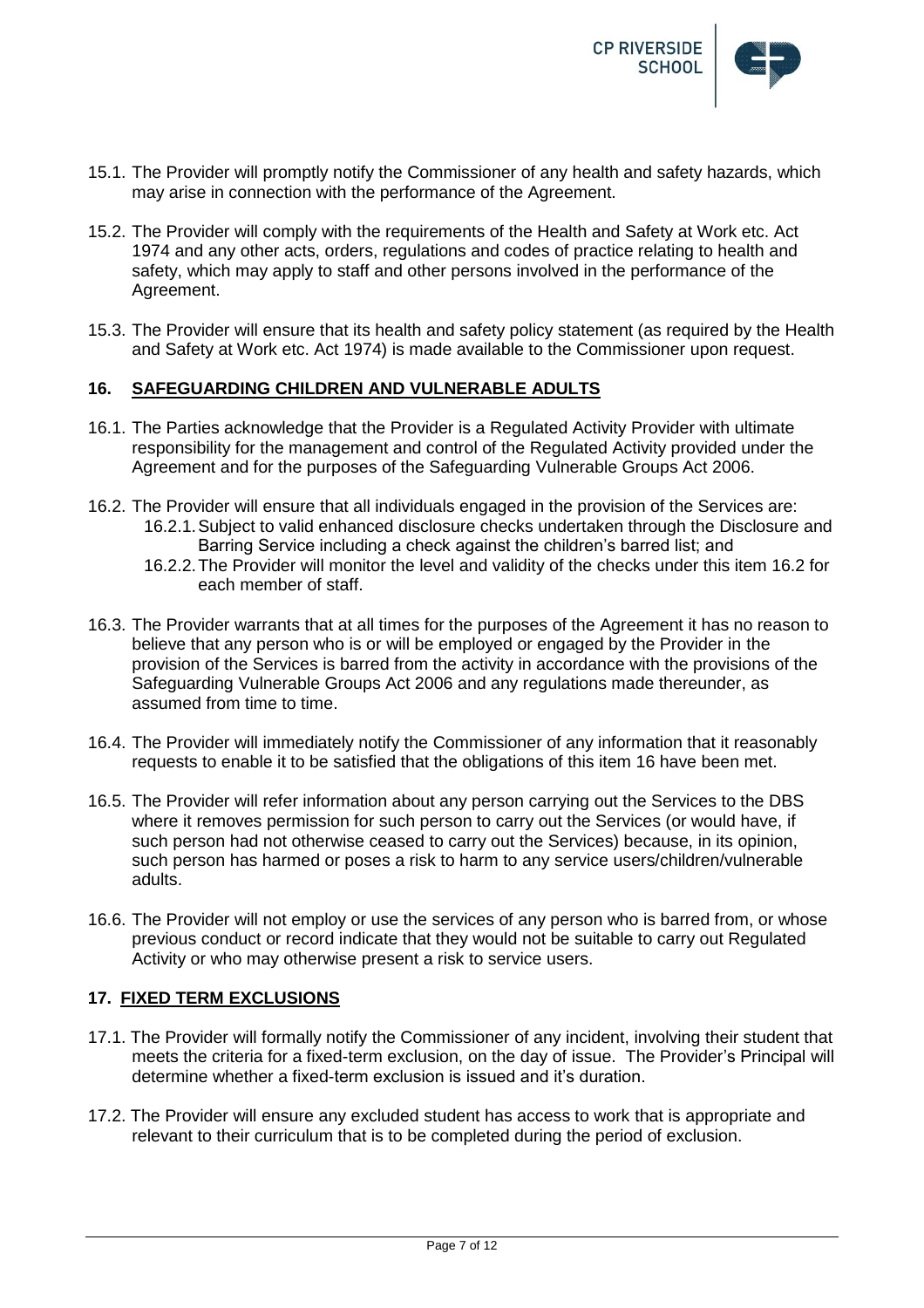

- 17.2. Information pertaining to the exclusion and other attendance, behaviour and intervention records will be used to determine if a 'Placement at Risk' meeting should be convened, or whether a reintegration meeting is more appropriate.
- 17.3. The Commissioner will support the Provider by attending reintegration or placement at risk meetings either virtually or in person.
- 17.4. The Commissioner will work closely with Provider staff to try to ensure a placement is successful and encourage their student to engage with the curriculum and abide by the Understanding Behaviour Policy that they have agreed to.
- 17.5. The Commissioner will remain in regular contact with the Provider to ensure they are aware of any ongoing concerns and attend meetings with parents where discussions about the future of the placement occur such as reintegration meetings after a fixed term exclusion.

#### **18 PERMANENT EXCLUSIONS**

18.1. The Provider chooses not to permanently exclude students. Any student who's place at CP Riverside is no longer tenable, will be managed under section four of this agreement.

| Signed on behalf of the Commissioner |  |
|--------------------------------------|--|
|                                      |  |
|                                      |  |

Signed on behalf of the Provider

NAME: SIGNATURE:

DATE: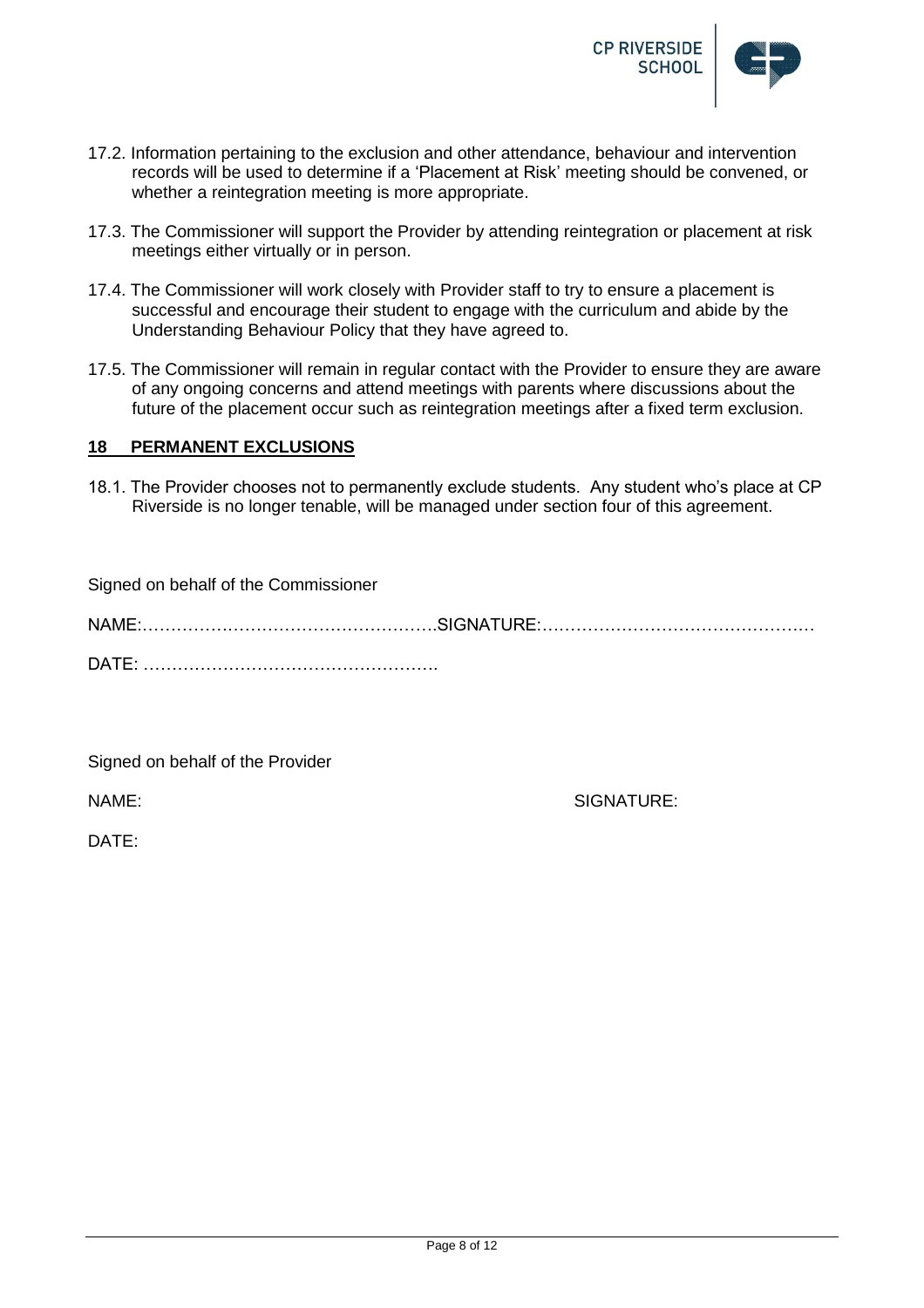

## **SERVICE SPECIFICATION**

## **1. KEY REQUIREMENTS**

The Provider will:

- 1.1. Provide an appropriate education curriculum offer to meet students' educational needs and aid their personal, social and emotional development needs.
- 1.2. Provide access to a range of approved qualification and GCSEs.
- 1.3. Provide tailored individual programmes to increase students' motivation, self-esteem, life and social skills and basic employability skills.
- 1.4. Provide regular and detailed monitoring/progress reports and progress review meetings to the Commissioner, the parents/carers and other relevant professionals.
- 1.5. Provide detailed reports for and attendance at statutory/formal meetings.<br>1.6. Provide the Commissioner with a formal termly report on the Services sure
- Provide the Commissioner with a formal termly report on the Services supplied under the SLA.
- 1.7. Support successful reintegration back into mainstream settings and/or transition into other appropriate educational settings and/or into further education, training or employment on leaving compulsory education.

## **2. REFERRAL AND INDUCTION PROCESS**

- 2.1. The Parties agree that wherever possible the Provider's full referral process will be followed. This consists of
	- The Commissioner completing and submitting the Provider's referral form before an initial meeting date is decided.
	- $*$  The Provider convening a meeting with the Commissioner, the student, the students' parents/carers, relevant commissioner's personnel and other relevant professionals, subject to the Provider being confident that it can meet the needs of the student as communicated in the submitted referral form.
	- $*$  The Provider issuing all successful students two induction mornings to carry out any further assessments of the student's needs, including risk assessments.
- 2.2. The Parties agree that there may be some referrals where the Provider believes that the risk factors involved are beyond the Provider's ability to adequately provide for. A decision by the Provider to refuse a referral is subject to the terms of the Provider's Referrals & Admissions Policy and discussion with the Commissioner.
- 2.3. The Provider aims to respond to a submitted initial referral form within five working days, and whenever possible to complete the full referral and induction process within 10 working days of initial referral.
- 2.4. The Commissioner accepts that there is a six-week induction period to ensure the suitability of the commissioned place in meeting the individual needs of the student. Any issues or concerns that arise during the induction period will be discussed in full with the Commissioner.

## 3. **CURRICULUM PROVISION**

The Provider will:

3.1. Ensure that all students accessing a full time provision receive a minimum of 23 hours per week on a minimum of 190 days per academic year. The Commissioner understands that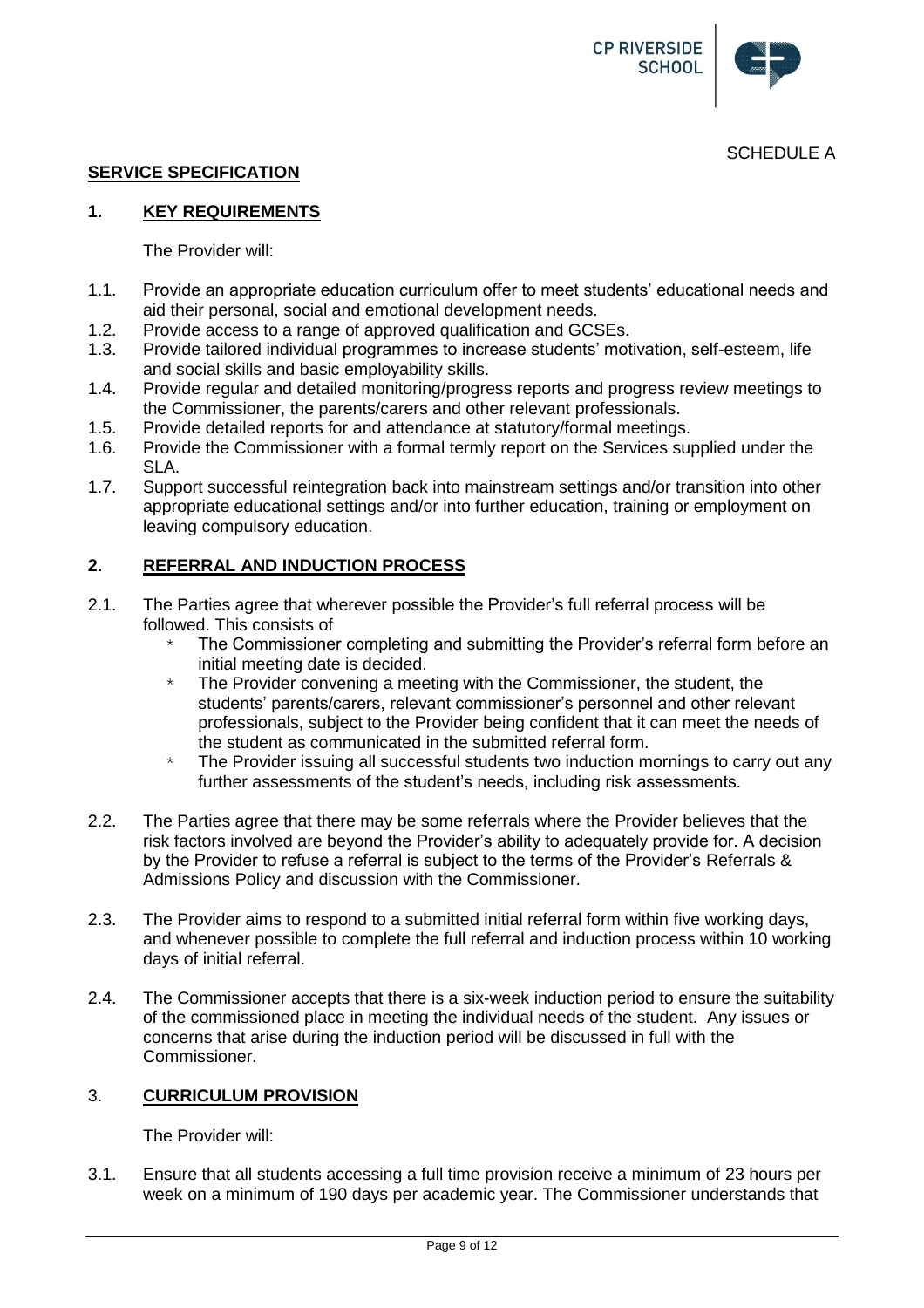

individual circumstances may mean that full-time provision may not be possible or appropriate initially, or at some further point in time. Any provision less than full-time will be agreed between the Provider and Commissioner at initial referral and subsequent review stages.

- 3.2. Ensure that all students have access to a suitable curriculum appropriate to their particular needs.
- 3.3. Ensure that all students core curriculum will consist of English, Maths, and Personal Development (Character Education/Sport/Careers/Citizenship/RSE).
- 3.4. Ensure that all students have access to a wide range of extended learning opportunities during and outside of the school day.
- 3.5. Ensure that all students have the opportunity to access a wide range of enrichment activities.
- 3.6. Ensure that all students, as appropriate, have access to a wide range of vocational and work-related learning experiences provided on site by Provider's staff or offsite via Provider's accredited approved 3<sup>rd</sup> party partners. Wherever possible all such learning experiences and vocational courses will lead to accredited qualifications.
- 3.7. Ensure that all students will have access to high quality careers education, information, advice & guidance and targeted support to aid transition.

## 4. **PASTORAL CARE**

The Provider will:

- 4.1. Allocate each student a Student Engagement Lead, who will undertake first line duties in regard to attendance, punctuality, behaviour, engagement and mentoring.
- 4.2. The allocated Student Engagement Lead will monitor academic and personal targets, meet regularly with the student, convene and lead a monthly progress review processes, liaise with parents/carers on a regular basis, liaise with any professionals who may be involved with the student and maintain regular communication with the nominated Commissioner representative of the referred student.
- 4.3. SDSL will ensure that Safeguarding and the reduction of risk are central to all the work undertaken by the teaching staff and engagement team.
- 4.4. Provide access, as appropriate, to provision (such as 1:1 or small group counselling) to meet students social and emotional and mental health needs.
- 4.5. Provide access, as appropriate, to Family Support Services.

## 5. **OUTCOMES**

The Provider has set the following aspirational targets for all the referred students. However, the Parties agree that these may be modified or set within the context of referred students' individual starting points and the targets set.

- 5.1. Improved attendance as close to the national expectation.
- 5.2. Full-time access to educational provision.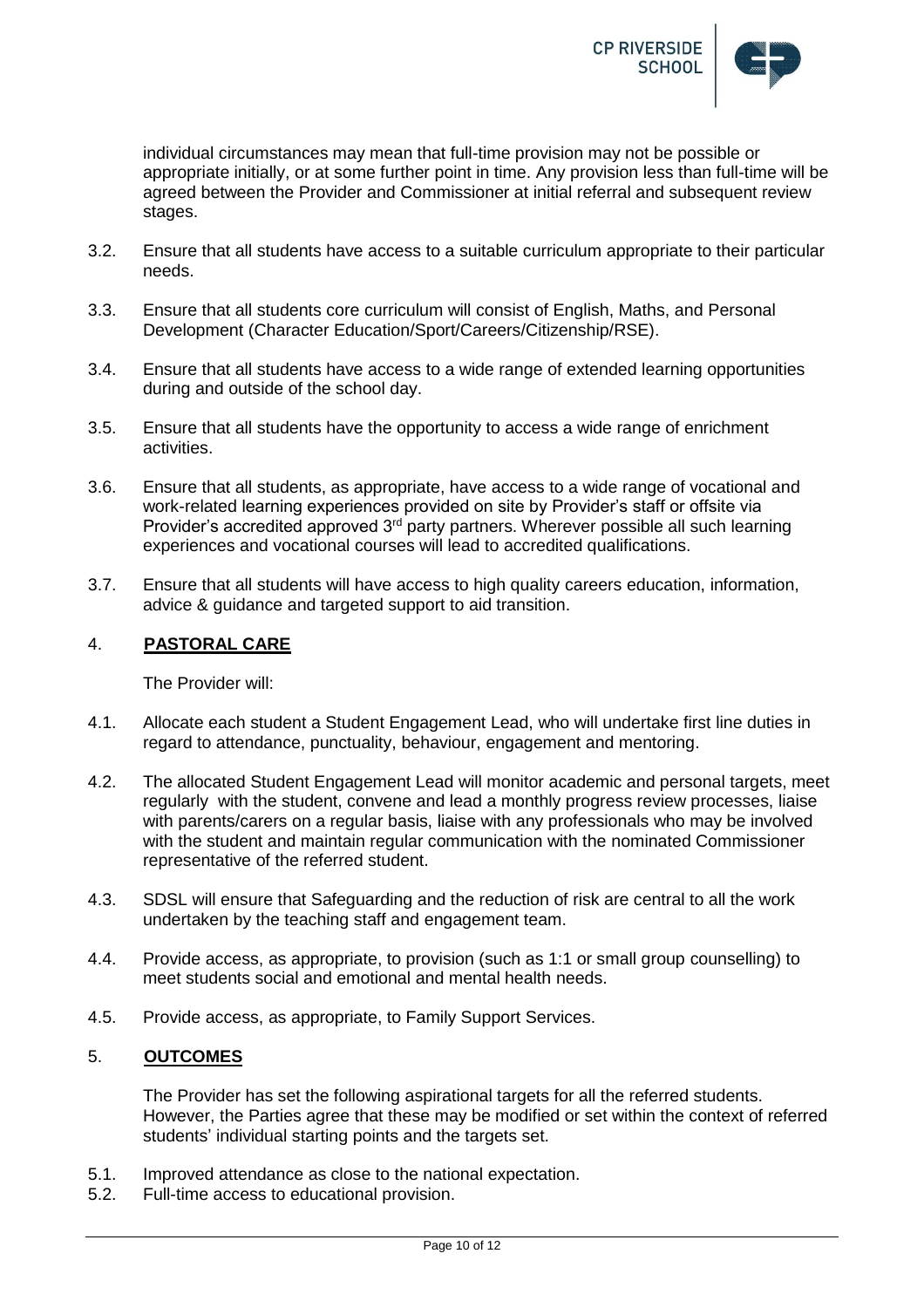

- 5.3. Literacy and Numeracy levels in line with age related norms.<br>5.4. Progress in line with baseline assessment.
- Progress in line with baseline assessment.
- 5.5. Acquisition of as wide a range of formal approved qualifications as appropriate for the individual student.
- 5.6. Acquisition of a range of personal, social and educational skills and attributes which will allow successful re-integration back into a mainstream educational setting or other successful progression.
- 5.7. For Yr. 11 students, successful progression into appropriate and sustained post-16 provision.

## 6. **MONITORING & EVALUATION**

The Provider will:

- 6.1. Undertake a half termly review of each referred/commissioned students' academic and personal performance, which can involve parents/carers.
- 6.2. Undertake a more formal termly review meeting to which Commissioners, parents/carers and all other professionals will be invited.
- 6.3. Supply the Commissioner with a formal termly report on all referred students
- 6.4. For full time students an annual report will be issued to parents at the end of the school year.
- 6.5. Allow and positively encourage Commissioners to undertake monitoring visits to the Provider's main site and 3<sup>rd</sup> party commissioned provision on a pre-arranged basis.
- 6.6. Hold a monitoring and evaluation meeting with the Commissioner on at least a termly basis.

# **7. TRANSITION AND PROGRESSION**

- 7.1. The Provider will signal to the Commissioner when it feels that time may be right to start a transition/reintegration to mainstream process or onto another setting and work with the Commissioner to put the process into place. The Provider will use its best endeavours (subject to capacity) to support this process.
- 7.2. The Commissioner will work positively with the Provider to agree and effect the transition/reintegration process and continue to supply the Provider with mentoring information on the student for a period of 12 months after transitions/re-integration. This is to allow the Provider to undertake longer-term evaluation on the impact of its provision.